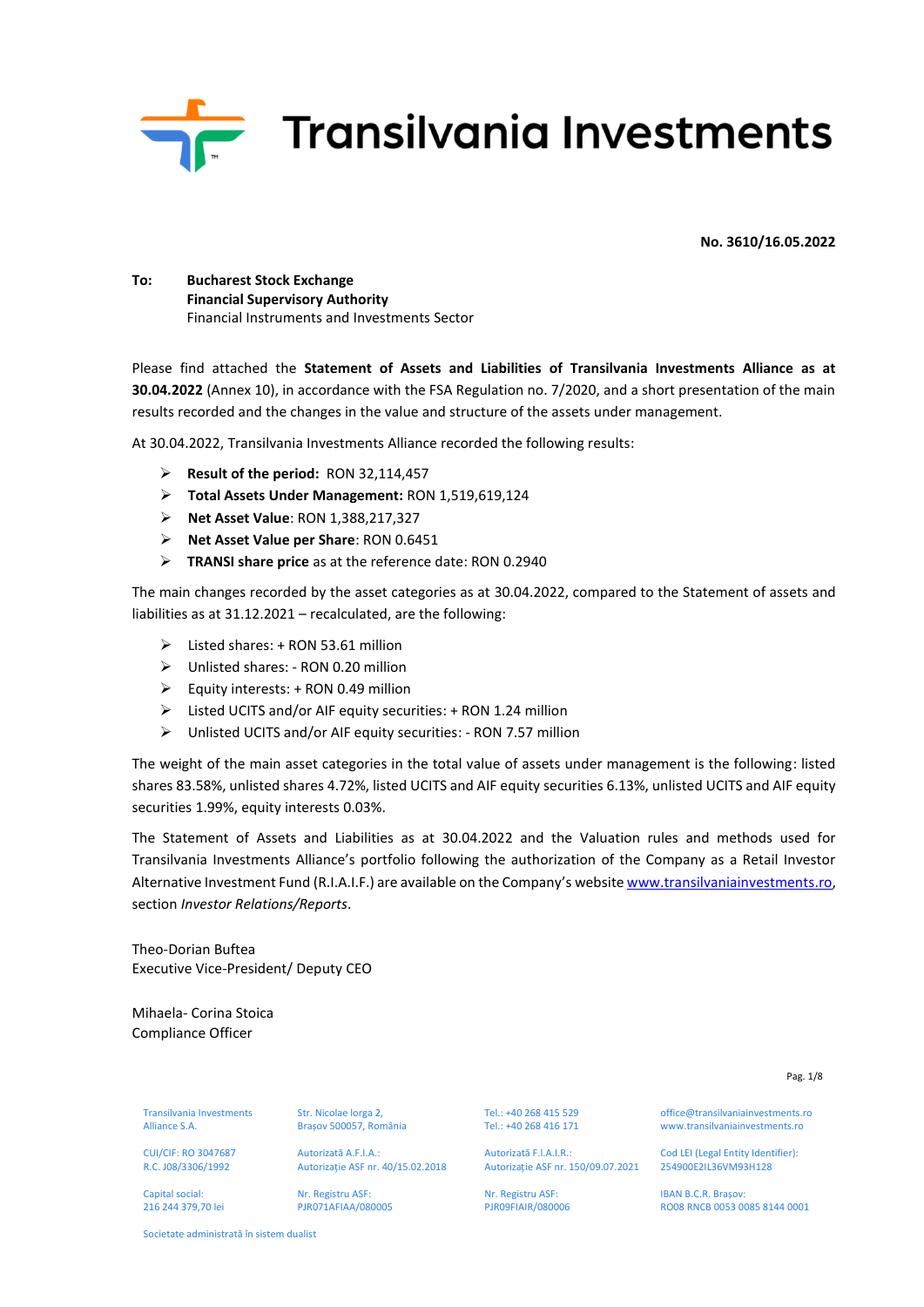

### **According to the F.S.A. Regulation no. 7/2020**

**Certified by BRD - Groupe Société Générale S.A. Bucharest**

| <b>STATEMENT</b> |                                                                             |                  |                   |  |  |  |  |  |  |
|------------------|-----------------------------------------------------------------------------|------------------|-------------------|--|--|--|--|--|--|
|                  | OF ASSETS AND LIABILITIES OF TRANSILVANIA INVESTMENTS ALLIANCE              |                  |                   |  |  |  |  |  |  |
| as of 30.04.2022 |                                                                             |                  |                   |  |  |  |  |  |  |
|                  |                                                                             | LEI              | % of total assets |  |  |  |  |  |  |
| 1                | Intangible Assets                                                           | 156,260.46       | 0.01              |  |  |  |  |  |  |
| 2                | <b>Tangible Assets</b>                                                      | 12,736,232.15    | 0.84              |  |  |  |  |  |  |
| 3                | <b>Real Estate Investments</b>                                              | 2,066,451.00     | 0.14              |  |  |  |  |  |  |
| 4                | <b>Biological Assets</b>                                                    | 0.00             | 0.00              |  |  |  |  |  |  |
| 5                | Right-Of-Use Assets Under Leases                                            | 6,001,611.60     | 0.40              |  |  |  |  |  |  |
| 6                | Financial Assets, out of which:                                             | 1,467,969,845.71 | 96.60             |  |  |  |  |  |  |
| 6.1              | Financial Assets at Amortized Cost, out of which:                           | 2,165,178.79     | 0.14              |  |  |  |  |  |  |
| 6.1.1            | Accounts Receivable from Share Sales to be settled during<br>the next month | 1,738,342.60     | 0.11              |  |  |  |  |  |  |
| 6.2              | Financial Assets at Fair Value through Profit or Loss                       | 708,492,737.96   | 46.62             |  |  |  |  |  |  |
| 6.2.1            | <b>Shares</b>                                                               | 676,494,329.17   | 44.52             |  |  |  |  |  |  |
| 6.2.1.1          | <b>Listed Shares</b>                                                        | 623,166,796.34   | 41.01             |  |  |  |  |  |  |
| 6.2.1.1.1        | Shares Listed on Romanian Markets                                           | 623,166,796.34   | 41.01             |  |  |  |  |  |  |
| 6.2.1.1.2        | Shares Listed on Markets in EU Member States                                | 0.00             | 0.00              |  |  |  |  |  |  |
| 6.2.1.1.3        | Shares Listed on Markets in Third Countries                                 | 0.00             | 0.00              |  |  |  |  |  |  |
| 6.2.1.3          | <b>Unlisted Shares</b>                                                      | 53,327,532.83    | 3.51              |  |  |  |  |  |  |
| 6.2.1.3.1        | <b>Domestic Unlisted Shares</b>                                             | 53,155,978.83    | 3.50              |  |  |  |  |  |  |
| 6.2.1.3.2        | <b>Foreign Unlisted Shares</b>                                              | 171,554.00       | 0.01              |  |  |  |  |  |  |
| 6.2.2            | <b>UCITS and/or AIF Equity Securities</b>                                   | 31,998,408.79    | 2.11              |  |  |  |  |  |  |
| 6.2.2.1          | <b>Listed Shares</b>                                                        | 0.00             | 0.00              |  |  |  |  |  |  |
| 6.2.2.2          | <b>Listed Fund Units</b>                                                    | 1,687,156.22     | 0.11              |  |  |  |  |  |  |
| 6.2.2.2.1        | Fund Units Listed on Romanian Markets                                       | 1,687,156.22     | 0.11              |  |  |  |  |  |  |
| 6.2.2.2.2        | Fund Units Listed on Markets in EU Member States                            | 0.00             | 0.00              |  |  |  |  |  |  |
| 6.2.2.2.3        | Fund Units Listed on Markets in Third Countries                             | 0.00             | 0.00              |  |  |  |  |  |  |
| 6.2.2.3          | <b>Unlisted Fund Units</b>                                                  | 30, 311, 252. 57 | 2.00              |  |  |  |  |  |  |
| 6.2.3            | <b>Bonds</b>                                                                | 0.00             | 0.00              |  |  |  |  |  |  |
| 6.2.3.1          | <b>Municipal Bonds</b>                                                      | 0.00             | 0.00              |  |  |  |  |  |  |
| 6.2.3.2          | Corporate Bonds                                                             | 0.00             | 0.00              |  |  |  |  |  |  |
| 6.2.3.2.1        | <b>Listed Corporate Bonds</b>                                               | 0.00             | 0.00              |  |  |  |  |  |  |
| 6.3              | Financial Assets at Fair Value Through Other<br><b>Comprehensive Income</b> | 757,311,928.96   | 49.84             |  |  |  |  |  |  |
| 6.3.1            | <b>Shares</b>                                                               | 665,305,448.40   | 43.78             |  |  |  |  |  |  |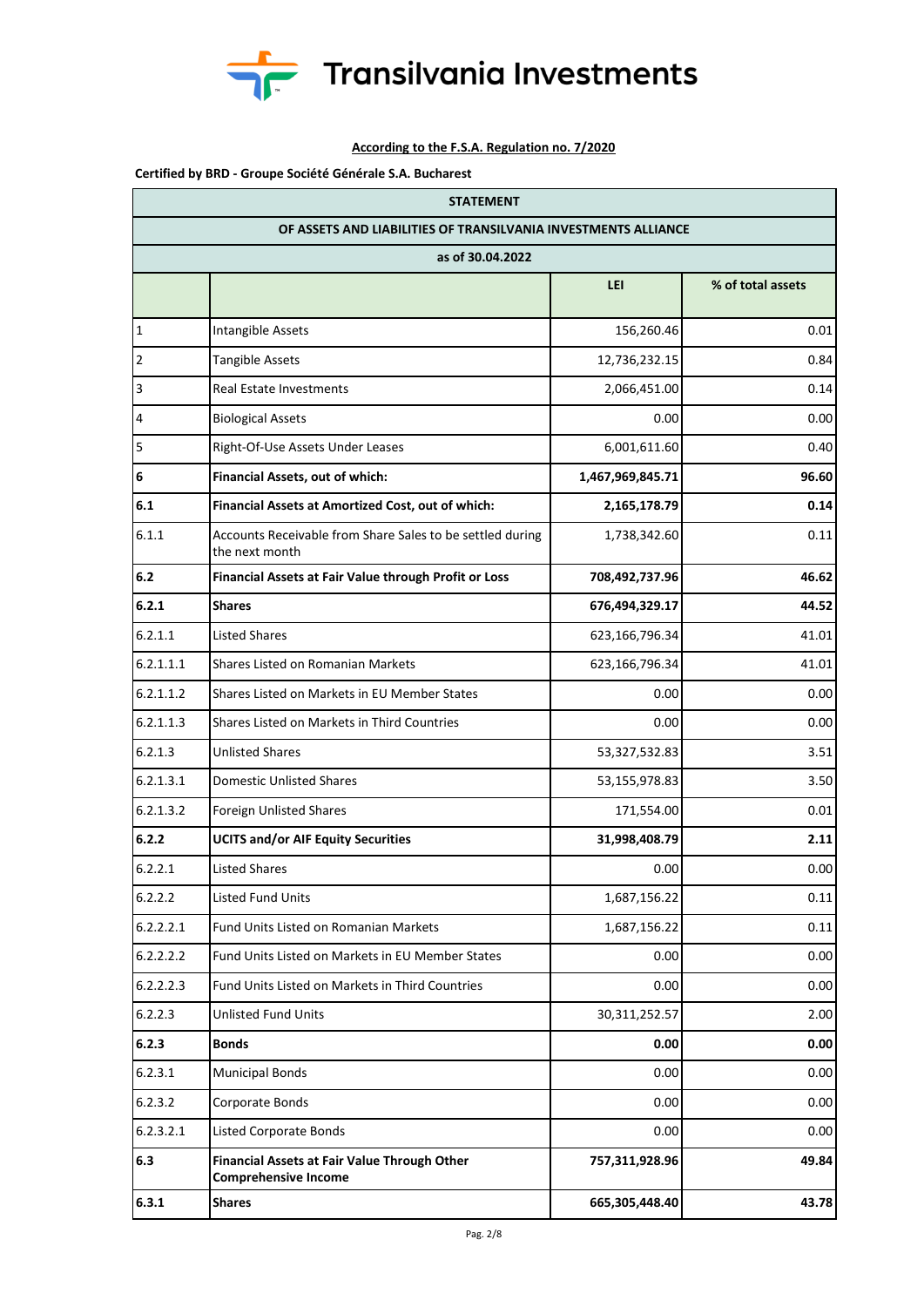# **Transilvania Investments**

| 6.3.1.1        | <b>Listed Shares</b>                                                             | 646,890,334.35   | 42.57   |  |  |
|----------------|----------------------------------------------------------------------------------|------------------|---------|--|--|
| 6.3.1.1.1      | Shares Listed on Romanian Markets                                                | 646,890,334.35   | 42.57   |  |  |
| 6.3.1.1.2      | Shares Listed on Markets in EU Member States                                     | 0.00             | 0.00    |  |  |
| 6.3.1.1.3      | Shares Listed on Markets in Third Countries                                      | 0.00             | 0.00    |  |  |
| 6.3.1.3        | <b>Unlisted Shares</b>                                                           | 18,415,114.05    | 1.21    |  |  |
| 6.3.2          | <b>UCITS and/or AIF Equity Securities</b>                                        | 91,511,980.56    | 6.02    |  |  |
| 6.3.2.1        | <b>Listed Shares</b>                                                             | 91,511,980.56    | 6.02    |  |  |
| 6.3.2.2        | <b>Unlisted Shares</b>                                                           | 0.00             | 0.00    |  |  |
| 6.3.3          | <b>Equity interests</b>                                                          | 494,500.00       | 0.03    |  |  |
| $\overline{7}$ | Cash and Cash Equivalents                                                        | $-20,191,362.22$ | $-1.33$ |  |  |
| 7.1            | Cash and cash equivalents - current accounts                                     | 1,687,949.78     | 0.11    |  |  |
| 7.2            | Credit line used                                                                 | $-21,879,312.00$ | $-1.44$ |  |  |
| $\bf 8$        | <b>Bank Deposits</b>                                                             | 2,019,453.65     | 0.13    |  |  |
| $9\,$          | <b>Other Assets</b>                                                              | 47,345,381.47    | 3.12    |  |  |
| 9.1            | Dividends or Other Accounts Receivable                                           | 0.00             | 0.00    |  |  |
| 9.2            | Newly issued securities                                                          | 0.00             |         |  |  |
| 9.3            | <b>Other Assets</b>                                                              | 47,345,381.47    | 3.12    |  |  |
| 10             | <b>Prepaid Expenses</b>                                                          | 1,515,249.80     | 0.10    |  |  |
|                |                                                                                  |                  |         |  |  |
| 11             | <b>TOTAL ASSETS</b>                                                              | 1,519,619,123.62 | 100.00  |  |  |
| 12             | TOTAL LIABILITIES, out of which:                                                 | 127,819,896.88   |         |  |  |
| 12.1           | Financial Assets at Amortized Cost                                               | 67,035,678.33    |         |  |  |
| 12.1.1         | Dividends Payable                                                                | 33,781,827.18    |         |  |  |
| 12.1.2         | Amounts Owed to Credit and Leasing Institutions                                  | 31,927,147.05    |         |  |  |
| 12.1.3         | <b>Trade Payables</b>                                                            | 1,324,633.43     |         |  |  |
| 12.1.4         | <b>Advance Payments from Customers</b>                                           | 20.00            |         |  |  |
| 12.1.5         | Accounts Payable to Companies within the Group                                   | 1,904.00         |         |  |  |
| 12.1.6         | Accounts Payable Related to Participation Interests                              | 146.67           |         |  |  |
| 12.1.7         | Accounts Payable for Share Acquisitions to be settled<br>during next month       | 0.00             |         |  |  |
| 12.2           | Deferred Income Tax Liabilities                                                  | 44,604,204.18    |         |  |  |
| 12.3           | Other Liabilities- total, out of which:                                          | 16,180,014.37    |         |  |  |
| 12.3.1         | Amounts Subscribed and Not Paid-In to Share Capital<br>Increases and Bond Issues | 0.00             |         |  |  |
| 12.3.2         | <b>Other Liabilities</b>                                                         | 16,180,014.37    |         |  |  |
| 13             | <b>Provisions for Risks and Taxes</b>                                            | 3,581,900.00     |         |  |  |
| 14             | Deferred Income                                                                  | 0.00             |         |  |  |
| 15             | Shareholders' Equity, out of which:                                              | 1,388,217,326.86 |         |  |  |
| 15.1           | Subscribed and Paid-in Share Capital                                             | 216,244,379.70   |         |  |  |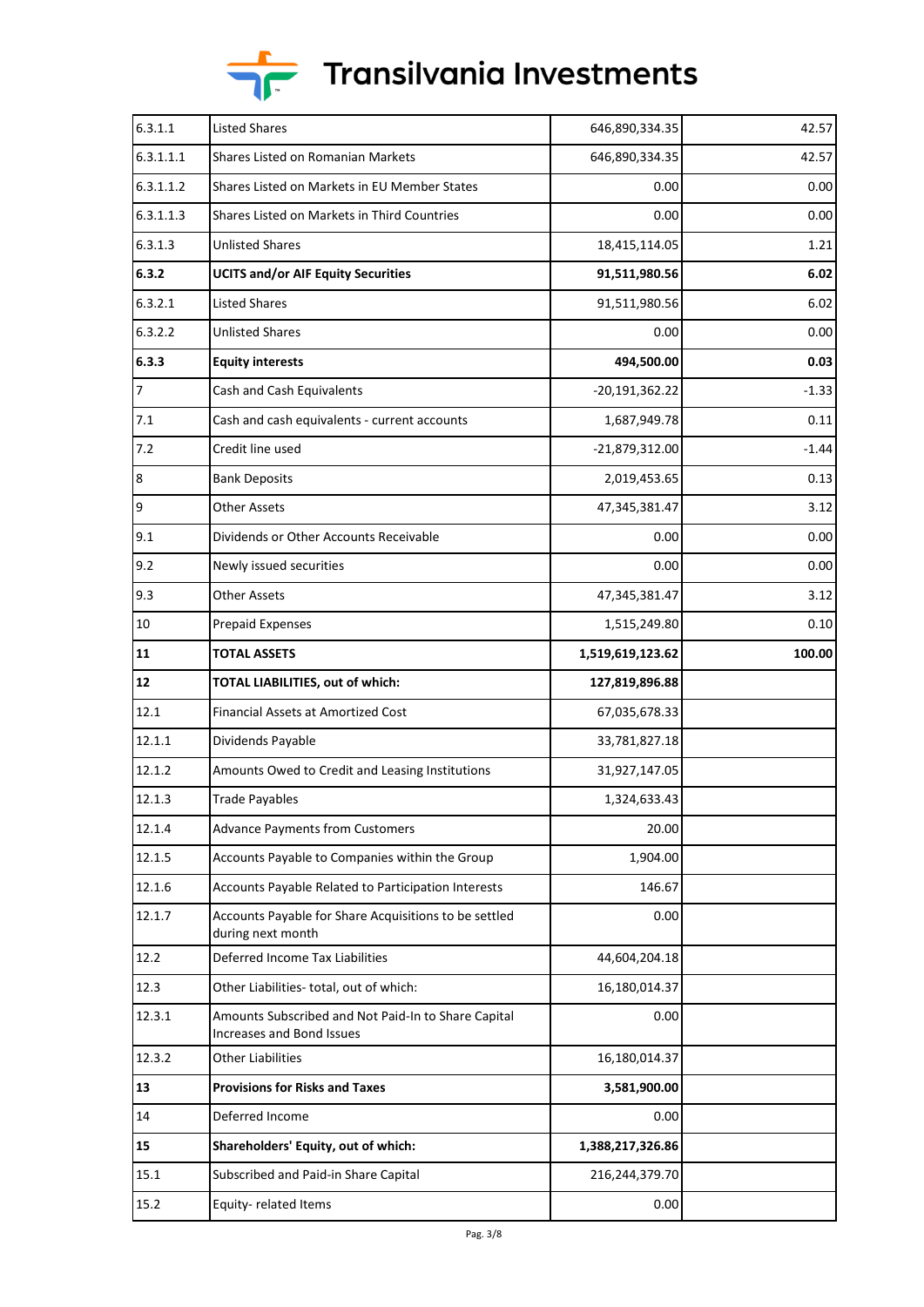

| 15.3   | Other Shareholders' Equity Items                                                                                           | 227,128,867.79   |  |
|--------|----------------------------------------------------------------------------------------------------------------------------|------------------|--|
| 15.3.1 | Changes in the Fair Value of Non-Monetary Financial<br>Assets Measured at Fair Value through Other<br>Comprehensive Income | 222,878,867.79   |  |
| 15.4   | Capital-Related Premium                                                                                                    | 0.00             |  |
| 15.5   | <b>Revaluation Reserves</b>                                                                                                | 11,979,484.28    |  |
| 15.6   | Reserves                                                                                                                   | 787,926,002.75   |  |
| 15.7   | Own Shares                                                                                                                 | $-4,522,164.10$  |  |
| 15.8   | <b>Retained Earnings</b>                                                                                                   | 117,346,299.56   |  |
| 15.9   | Profit (Loss) For the Period                                                                                               | 32,114,456.88    |  |
| 15.10  | Profit Appropriation                                                                                                       | 0.00             |  |
| 16     | <b>NET ASSET VALUE</b>                                                                                                     | 1,388,217,326.74 |  |
| 17     | NUMBER OF SHARES ISSUED AND OUTSTANDING*                                                                                   | 2,152,000,000    |  |
| 18     | NET ASSET VALUE PER SHARE (RON/share)                                                                                      | 0.6451           |  |
| 19     | Number of Companies in Portfolio - total, out of which:                                                                    | 91               |  |
| 19.1   | Companies Admitted to Trading on an EU Trading Venue                                                                       | 52               |  |
| 19.2   | Companies Admitted to Trading on a Stock Exchange in a<br><b>Third Country</b>                                             | 0                |  |
| 19.3   | <b>Companies Not Admitted to Trading</b>                                                                                   | 39               |  |
| 20     | Number of Investment Funds in which the Company<br>holds Fund Units - total, of which:                                     | 8                |  |
| 20.1   | Number of Open-End Investment Funds                                                                                        | 3                |  |
| 20.2   | Number of Closed-End Investment Funds                                                                                      | 5                |  |
| 21     | Newly issued securities (Number of Companies)                                                                              | 0                |  |

\* In accordance with art. 47 para. (4) of the F.S.A. Regulation no.7/2020 regarding the NAVPS calculation, this position represents: "the number of shares issued and outstanding as at that date, excluding the own shares redeemed by the Company"

**Note:** The methodology for the calculation of the net asset value is available on the Company's website: www.transilvaniainvestments.ro – "Rules and methods regarding the valuation of Transilvania Investments Alliance's financial assets".

> EXECUTIVE PRESIDENT / CEO, ROSCA RADU-CLAUDIU

EXECUTIVE VICE-PRESIDENT / DEPUTY CEO, BUFTEA THEO-DORIAN

> FINANCIAL DEPARTMENT Head of Department, VERES DIANA

PORTFOLIO MANAGEMENT DEPARTMENT Financial Analyst, POPA CRISTINA MARIA

> COMPLIANCE OFFICER, STOICA MIHAELA CORINA

CERTIFIED BY THE DEPOSITORY COMPANY BRD-Groupe Societe Generale S.A. Bucuresti SECURITIES DIVISION Director Claudia IONESCU Verified by \_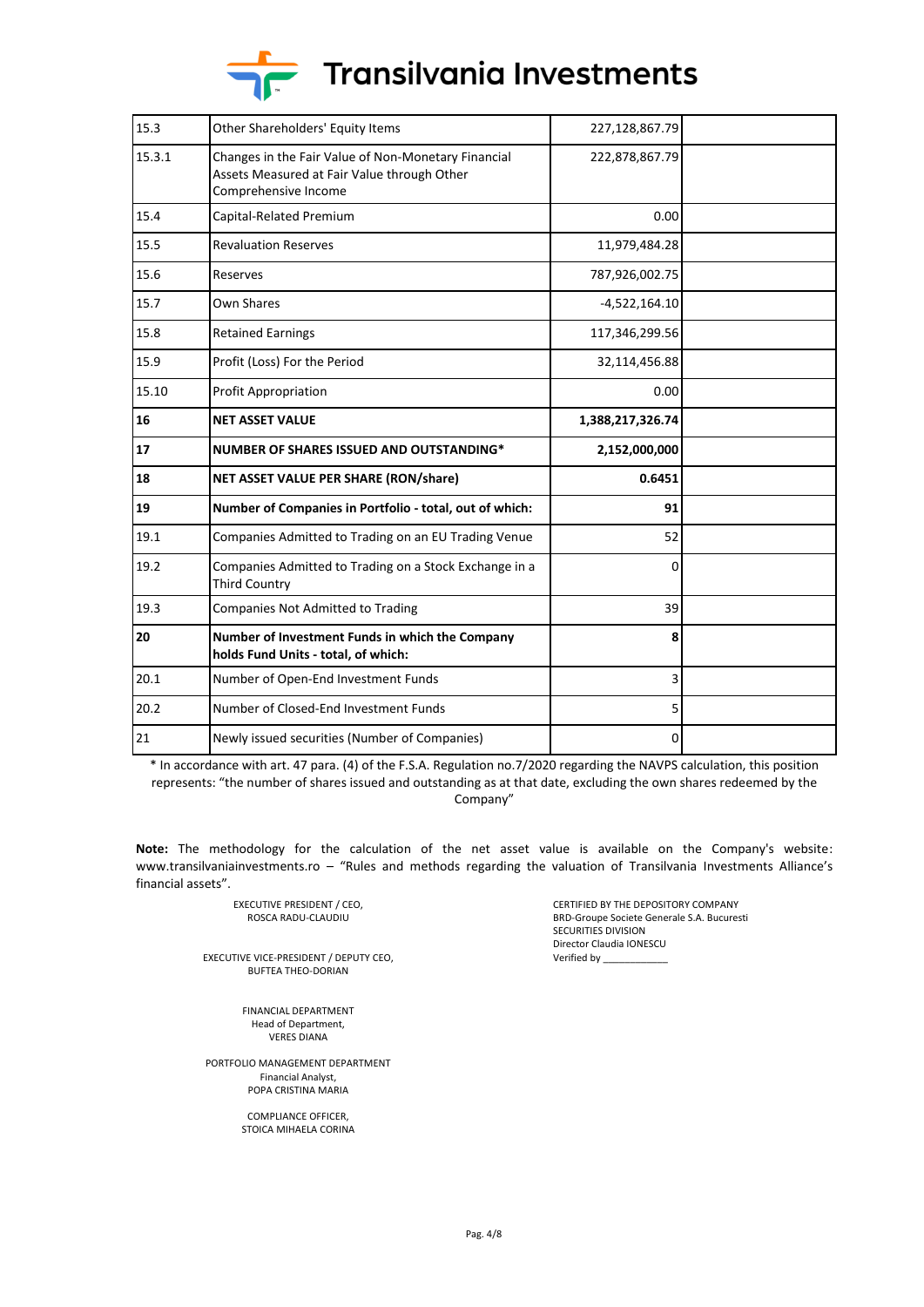

**Annex drafted in accordance with art. 38 para. (4) of Law no. 243/2019**

|      | TRANSILVANIA INVESTMENTS ALLIANCE's portfolio assets valuated based on valuation methods in accordance with the International Valuation Standards,<br>as at 30.04.2022 |                                               |               |               |             |                    |                        |                  |                |                                  |                                  |
|------|------------------------------------------------------------------------------------------------------------------------------------------------------------------------|-----------------------------------------------|---------------|---------------|-------------|--------------------|------------------------|------------------|----------------|----------------------------------|----------------------------------|
| Pos. | <b>Tax Code</b>                                                                                                                                                        | <b>Company name</b>                           | <b>Symbol</b> | No. of shares | Value       |                    |                        | <b>Valuation</b> | <b>Remarks</b> | Weight in                        | Weight in                        |
|      |                                                                                                                                                                        |                                               |               | held          | RON / share | <b>Total value</b> | <b>Number and Date</b> | Report           |                | issuer's<br>share capital<br>(%) | <b>SIF's total</b><br>assets (%) |
|      | <b>Listed on AeRO (SMT/SOT)</b>                                                                                                                                        |                                               |               |               |             |                    |                        |                  |                |                                  |                                  |
|      | 11102041                                                                                                                                                               | <b>ARO-PALACE SA</b>                          | <b>ARO</b>    | 345,704,600   | 0.1047      | 36, 195, 271.62    | 1213 / 17.02.2022      | YES <sup>*</sup> |                | 85.74                            | 2.38                             |
|      | 2 23058338                                                                                                                                                             | CASA ALBA INDEPENDENTA<br>SIBIU               | CAIN          | 782,468       | 51.1266     | 40,004,928.45      | 1234 / 17.02.2022      | YES*             |                | 53.35                            | 2.63                             |
|      | 3 327763                                                                                                                                                               | <b>COCOR SA</b>                               | COCR          | 30,911        | 165.6144    | 5,119,306.72       | 1214 / 17.02.2022      | YES*             |                | 10.25                            | 0.34                             |
|      | 4 1153932                                                                                                                                                              | <b>CONCAS SA</b>                              | <b>CONK</b>   | 336,756       | 43.5893     | 14,678,958.31      | 1217 / 17.02.2022      | YES*             |                | 47.21                            | 0.97                             |
|      | 5 742395                                                                                                                                                               | <b>DORNA TURISM SA</b>                        | <b>DOIS</b>   | 455,793       | 9.0452      | 4,122,738.84       | 1220 / 17.02.2022      | YES <sup>*</sup> |                | 32.01                            | 0.27                             |
|      | 6 1118838                                                                                                                                                              | <b>DUPLEX SA</b>                              | <b>DUPX</b>   | 32,772        | 17.4884     | 573,129.84         | 3638 / 05.05.2021      | YES **           |                | 26.87                            | 0.04                             |
|      | 7803115                                                                                                                                                                | <b>EMAILUL SA</b>                             | <b>EMAI</b>   | 729,551       | 14.6314     | 10,674,352.50      | 1221 / 17.02.2022      | YES*             |                | 28.93                            | 0.70                             |
|      | 8 752                                                                                                                                                                  | <b>FEPER SA</b>                               | FEP           | 312,123,729   | 0.1762      | 54,996,201.05      | 1222 / 17.02.2022      | YES <sup>*</sup> |                | 85.80                            | 3.62                             |
|      | 9 2577677                                                                                                                                                              | <b>INDEPENDENTA SA</b>                        | <b>INTA</b>   | 1,530,636     | 8.1529      | 12,479,122.24      | 10836 / 29.12.2021     | YES **           |                | 53.30                            | 0.82                             |
|      | 10 1122928                                                                                                                                                             | <b>MECANICA CODLEA SA</b>                     | <b>MEOY</b>   | 60,156,150    | 0.0803      | 4,830,538.85       | 1224 / 17.02.2022      | YES*             |                | 81.07                            | 0.32                             |
|      | 11 1113237                                                                                                                                                             | <b>MECON SA</b>                               | <b>MECP</b>   | 58,966        | 17.8369     | 1,051,770.65       | 10839 / 29.12.2021     | YES **           |                | 12.28                            | 0.07                             |
|      | 12 2423562                                                                                                                                                             | <b>NEPTUN-OLIMP SA</b>                        | <b>NEOL</b>   | 30,194,757    | 0.4381      | 13,228,323.04      | 1225 / 17.02.2022      | YES*             |                | 41.18                            | 0.87                             |
|      | 13 1108834                                                                                                                                                             | ROMRADIATOARE SA BRASOV                       | <b>RRD</b>    | 11,477,141    | 1.1756      | 13,492,526.96      | 1226 / 17.02.2022      | YES*             |                | 76.51                            | 0.89                             |
|      | 14 1879871                                                                                                                                                             | <b>SANTIERUL NAVAL</b><br><b>CONSTANTA SA</b> | <b>SNC</b>    | 456,755       | 1.7993      | 821,839.27         | 10840 / 29.12.2021     | YES **           |                | 0.70                             | 0.05                             |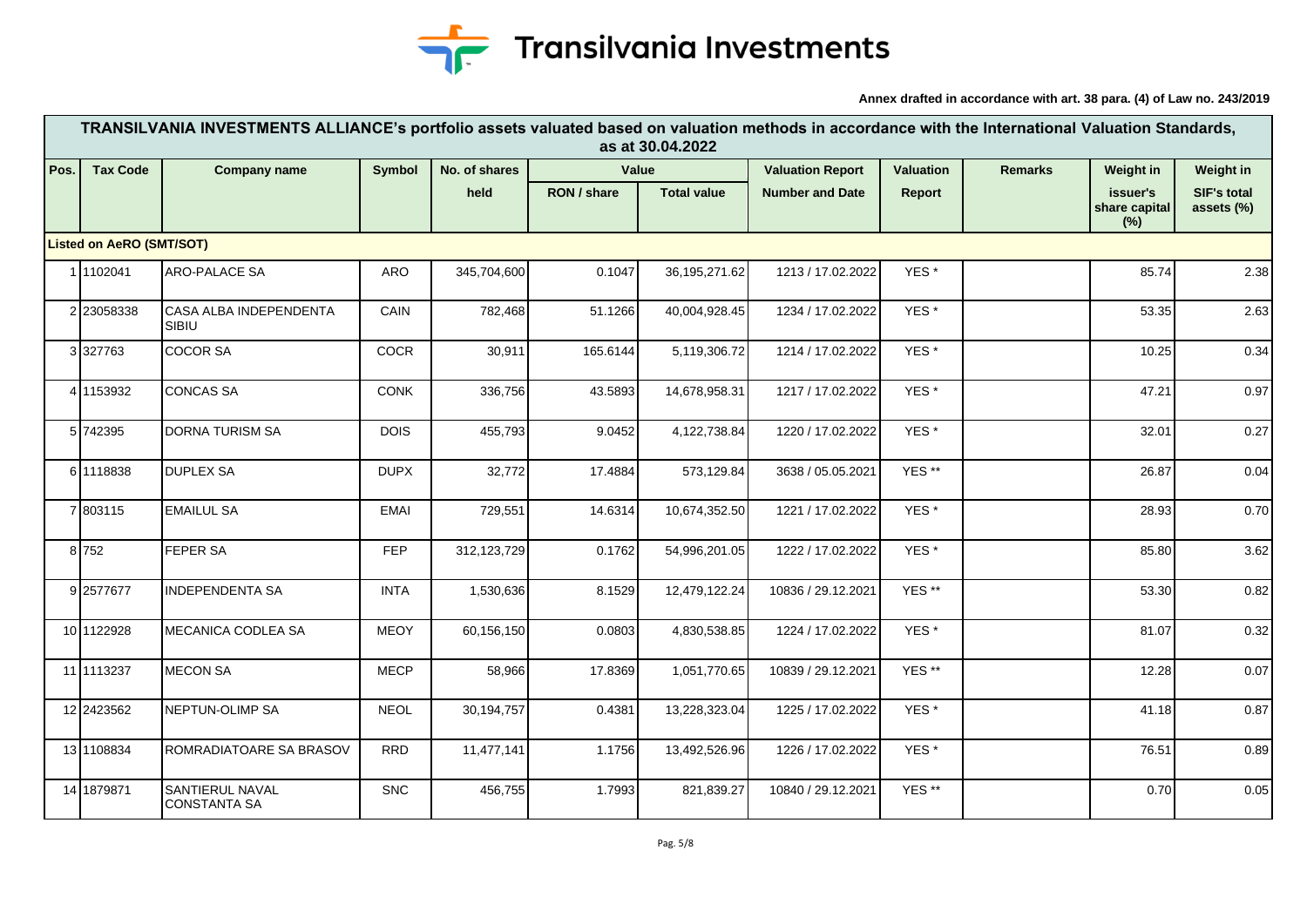# **Transilvania Investments**

|                 | 15 790619            | <b>SEMBRAZ SA</b>                                             | <b>SEBZ</b> | 719,900     | 5.4566   | 3,928,206.34  | 10842 / 29.12.2021 | YES **            | 90.97 | 0.26 |
|-----------------|----------------------|---------------------------------------------------------------|-------------|-------------|----------|---------------|--------------------|-------------------|-------|------|
|                 | 16 14686600          | SERVICE NEPTUN 2002 SA                                        | <b>SECE</b> | 3,610,420   | 0.5664   | 2,044,941.89  | 4526 / 04.06.2021  | YES **            | 39.62 | 0.14 |
|                 | 17 9845734           | <b>TRANSILVANIA LEASING SI</b><br><b>CREDIT IFN SA BRASOV</b> | <b>TSLA</b> | 353,282,752 | 0.0529   | 18,688,657.58 | 1228 / 17.02.2022  | YES <sup>*</sup>  | 68.64 | 1.23 |
|                 | 18 1849307           | <b>TRATAMENT BALNEAR BUZIAS</b><br>SA                         | <b>BALN</b> | 145,615,772 | 0.0464   | 6,756,571.82  | 1229 / 17.02.2022  | YES <sup>*</sup>  | 91.87 | 0.45 |
|                 | 19 559747            | TURISM COVASNA SA                                             | <b>TUAA</b> | 439,760,355 | 0.0665   | 29,244,063.61 | 1230 / 17.02.2022  | YES*              | 93.33 | 1.92 |
|                 | 20 4241753           | <b>TUSNAD SA</b>                                              | <b>TSND</b> | 230,601,476 | 0.0746   | 17,202,870.11 | 1235 / 17.02.2022  | YES*              | 76.41 | 1.13 |
|                 | 21 2410198           | UTILAJ GREU SA                                                | <b>UTGR</b> | 476,226     | 10.7570  | 5,122,763.08  | 1232 / 17.02.2022  | YES <sup>*</sup>  | 70.39 | 0.34 |
|                 | 22 23058320          | VIROLA-INDEPENDENTA SIBIU                                     | <b>VIRO</b> | 74,307      | 81.7369  | 6,073,623.83  | 1233 / 17.02.2022  | YES <sup>*</sup>  | 53.62 | 0.40 |
|                 |                      |                                                               |             |             |          |               |                    |                   |       |      |
|                 | <b>Listed on BSE</b> |                                                               |             |             |          |               |                    |                   |       |      |
|                 | 23 1868287           | <b>COMCM SA CONSTANTA</b>                                     | CMCM        | 134,049,930 | 0.3266   | 43,780,707.14 | 1215 / 17.02.2022  | YES*              | 56.72 | 2.88 |
|                 |                      |                                                               |             |             |          |               |                    |                   |       |      |
| <b>Unlisted</b> |                      |                                                               |             |             |          |               |                    |                   |       |      |
|                 | 24 14662474          | APOLLO ESTIVAL 2002 SA                                        |             | 2,350,890   | 0.8838   | 2,077,716.58  | 5193 / 28.06.2021  | YES **            | 39.62 | 0.14 |
|                 | 25 405195            | ARCOM S.A. BUCURESTI                                          |             | 667         | 100.7424 | 67,195.18     | 7903 / 05.10.2021  | YES **            | 0.19  | 0.00 |
|                 | 26 361560            | BANCA DE EXPORT IMPORT A<br>ROMANIEI EXIMBANK S.A.            |             | 414,740     | 5.7234   | 2,373,722.92  | 10831 / 29.12.2021 | YES **            | 0.31  | 0.16 |
|                 | 27 41850416          | CCP.RO BUCHAREST S.A.                                         |             | 142,500     | 8.7736   | 1,250,238.00  | 3636 / 05.05.2021  | YES **            | 1.79  | 0.08 |
|                 | 28 1559737           | CONTINENTAL HOTELS SA<br><b>BUCURESTI</b>                     |             | 2,729,171   | 4.2385   | 11,567,591.28 | 1218 / 17.02.2022  | YES <sup>*</sup>  | 9.30  | 0.76 |
|                 | 29 7800027           | <b>CRISTIANA SA</b>                                           |             | 153,410     | 112.7398 | 17,295,412.72 | 1219 / 17.02.2022  | YES <sup>*</sup>  | 99.80 | 1.14 |
|                 | 30 9638020           | DEPOZITARUL CENTRAL SA<br><b>BUCURESTI</b>                    |             | 10,128,748  | 0.0650   | 658,368.62    | 10832 / 29.12.2021 | YES <sup>**</sup> | 4.00  | 0.04 |
|                 |                      |                                                               |             |             |          |               |                    |                   |       |      |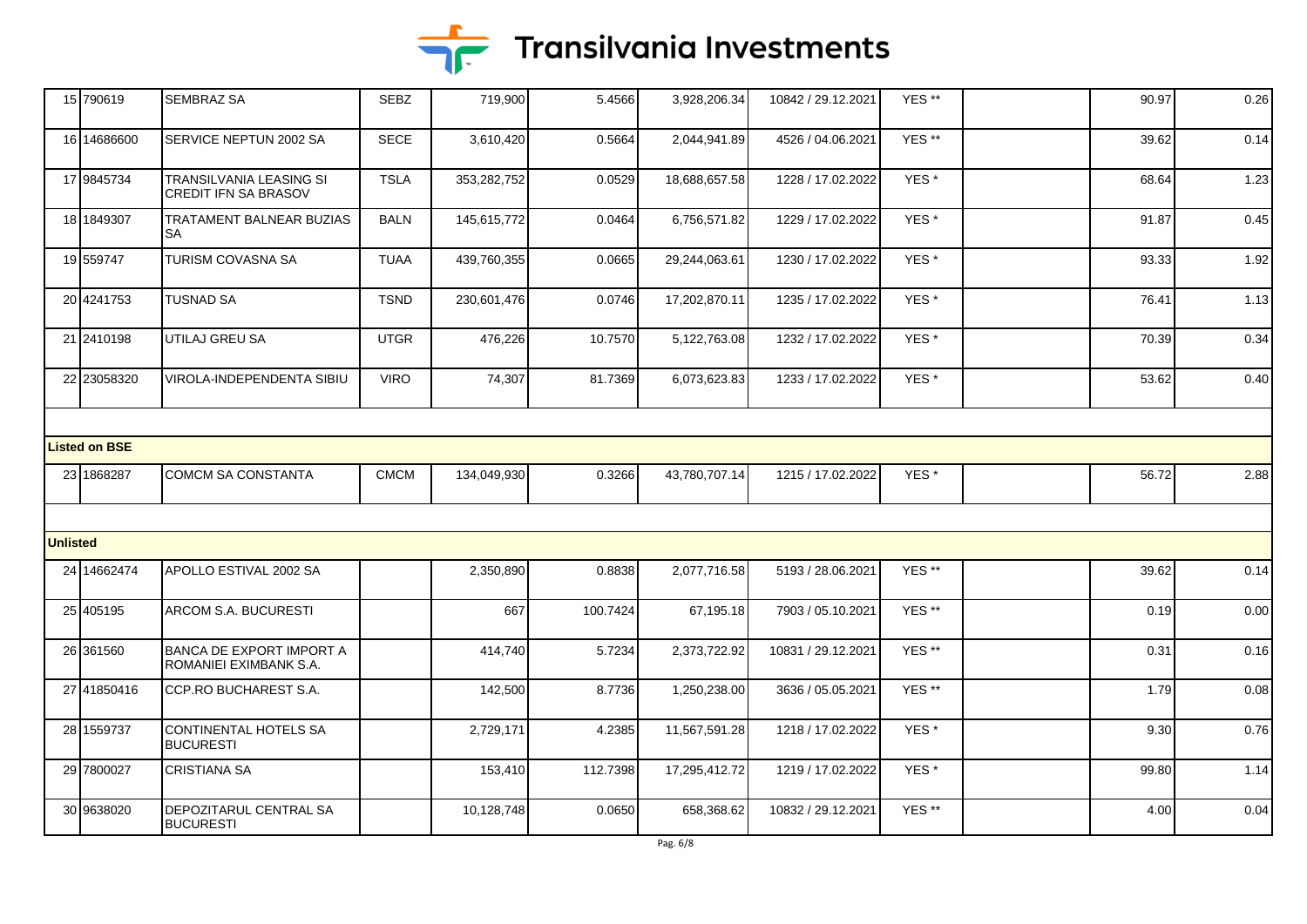

|              | 31 1170151  | <b>FERMIT SA</b>                                                        | 151,468     | 11.4361  | 1,732,203.19   | 10833 / 29.12.2021 | YES **            |                       | 16.37  | 0.11  |
|--------------|-------------|-------------------------------------------------------------------------|-------------|----------|----------------|--------------------|-------------------|-----------------------|--------|-------|
|              | 32 3682077  | <b>FONDUL ROMAN DE</b><br><b>GARANTARE A CREDITELOR</b><br>PT. INTREPRI | 3,697,948   | 0.7445   | 2,753,122.29   | 10834 / 29.12.2021 | YES **            |                       | 23.02  | 0.18  |
|              | 33 18846755 | <b>GRUP BIANCA TRANS SA</b>                                             | 8,414,200   | 0.3064   | 2,578,110.88   | 10835 / 29.12.2021 | YES **            |                       | 77.47  | 0.17  |
|              | 34 8012400  | <b>INTERNATIONAL</b><br><b>TRADE&amp;LOGISTIC CENTER SA</b>             | 81,708,428  | 0.0951   | 7,770,471.50   | 10837 / 29.12.2021 | YES **            |                       | 87.30  | 0.51  |
|              | 35 515406   | <b>IRUCOM SA</b>                                                        | 6,269       | 9.9690   | 62,495.66      | 4523 / 04.06.2021  | YES **            |                       | 17.41  | 0.00  |
|              | 36 1154806  | LEGUME FRUCTE BUZAU S.A.                                                | 207,822     | 7.5014   | 1,558,955.95   | 10838 / 29.12.2021 | YES <sup>**</sup> |                       | 25.23  | 0.10  |
|              | 37 32947925 | S.I.F. TRANSILVANIA PROJECT<br>MANAGEMENT COMPANY SA                    | 44,999      | 6.7910   | 305,588.21     | 10843 / 29.12.2021 | YES <sup>**</sup> |                       | 100.00 | 0.02  |
|              | 38 33782418 | <b>SOCIETATEA DE INVESTITII</b><br>CERTINVEST IMM S.A.                  | 1,125       | 176.1829 | 198,205.76     | 5190 / 28.06.2021  | YES <sup>**</sup> |                       | 15.63  | 0.01  |
|              | 39 2577839  | SOFT APLICATIV SI SERVICII<br><b>SA</b>                                 | 47,728      | 27.6612  | 1,320,213.75   | 1227 / 17.02.2022  | YES*              | Dividend distribution | 28.33  | 0.09  |
|              | 40 14630120 | TOMIS ESTIVAL 2002 SA                                                   | 522,893     | 1.1924   | 623,497.61     | 5191 / 28.06.2021  | YES <sup>**</sup> |                       | 39.62  | 0.04  |
|              | 41 14686589 | TRANSILVANIA ESTIVAL 2002<br><b>SA</b>                                  | 3,589,861   | 0.1407   | 505,093.44     | 5988 / 03.08.2021  | YES <sup>**</sup> |                       | 11.14  | 0.03  |
|              | 42 26261034 | TURISM LOTUS FELIX SA                                                   | 484,853,142 | 0.0348   | 16,872,889.34  | 1231 / 17.02.2022  | YES <sup>*</sup>  |                       | 38.27  | 1.11  |
|              | 43 B187535  | The Foundations Feeder                                                  | 124,000     | 1.3835   | 171,554.00     | 3641 / 05.05.2021  | YES **            |                       | 26.67  | 0.01  |
|              |             |                                                                         |             |          |                |                    |                   |                       |        |       |
| <b>TOTAL</b> |             |                                                                         |             |          | 416,854,060.62 |                    |                   |                       |        | 27.43 |

## **Explanatory note:**

For the holdings whose value is estimated based on a valuation report, the valuation approaches and methodology used are those defined by the valuation standards in force, these being included in the 'Asset valuation policy and procedure.'